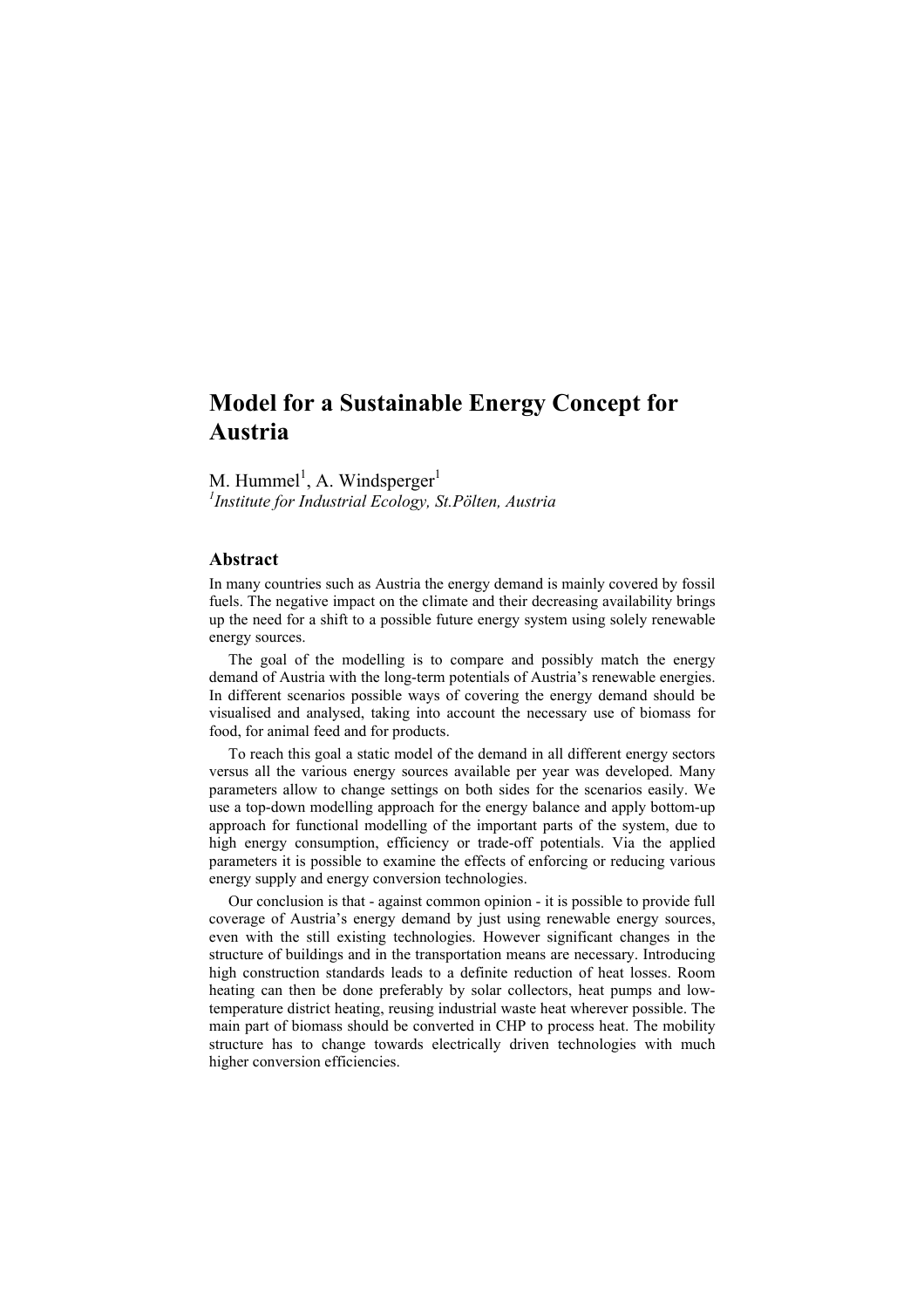*Keywords: Sustainable energy system, renewable energy sources, energy systems model, efficient technologies*

## **1 Introduction**

In these days the topics Climate change, high oil prices and rising food prices illustrate the dependence of many industrialised countries on fossil fuels mainly used as energy carriers. To mitigate the impacts of climate change, to increase national or regional value creation or the security of supply; the necessity for a sustainable energy system is discussed intensely by the science, by national and international policy makers and by economic and non economic stakeholders.

 All the future scenarios of the energy demand are based on the actual demand, which developed as a result of cheap fossil resources and their broad availability. Extrapolation of the recent development to future trends leads to immense high energy demand scenarios for future which cannot be covered by renewable energy carriers. But in the long term it is unavoidable to use renewable sources only.

 This paper examines the opportunities of energy supply of the Austrian economy on a solar basis and shows up, which changes have to be made to be able to meet the demand of the different sectors. With realistic available renewable energy potentials and foreseen technological improvements ways of possible full coverage of the energy demand are analysed in scenarios. The basis for this research is the Austrian energy balance. Fossil energy carriers are replaced by renewable energy forms and in a first step the insufficiencies are identified. Then the technological measures and required structural changes are implemented, which seem to be able to lead to a full coverage of the demand.

 The results should point the reasonable development tracks which would be needed for a conversion to a solar based energy system. They should mark a possible vision of a sustainable energy future for Austria. Hence a specified time frame, costs or social acceptance are not considered. But they should be discussed on the basis of the results.

### **2 Methodology and approach**

In course of the project a model was developed that provides the opportunity to analyse possible options of full coverage of Austria's energy demand solely by renewable resources. We used the modelling tool GABI, an object-oriented software tool that allows functional programming of process models. The objects can be taken out of databases or defined by the user. There exist different object categories, as the most important processes, flows and plans. The processes, which contain data of their input- and output-flows are positioned on the plans and then connected by the flows to process chains.

 The model provides for the combination of different conversion technologies to cover the energy demand with the available potentials. "Distribution links"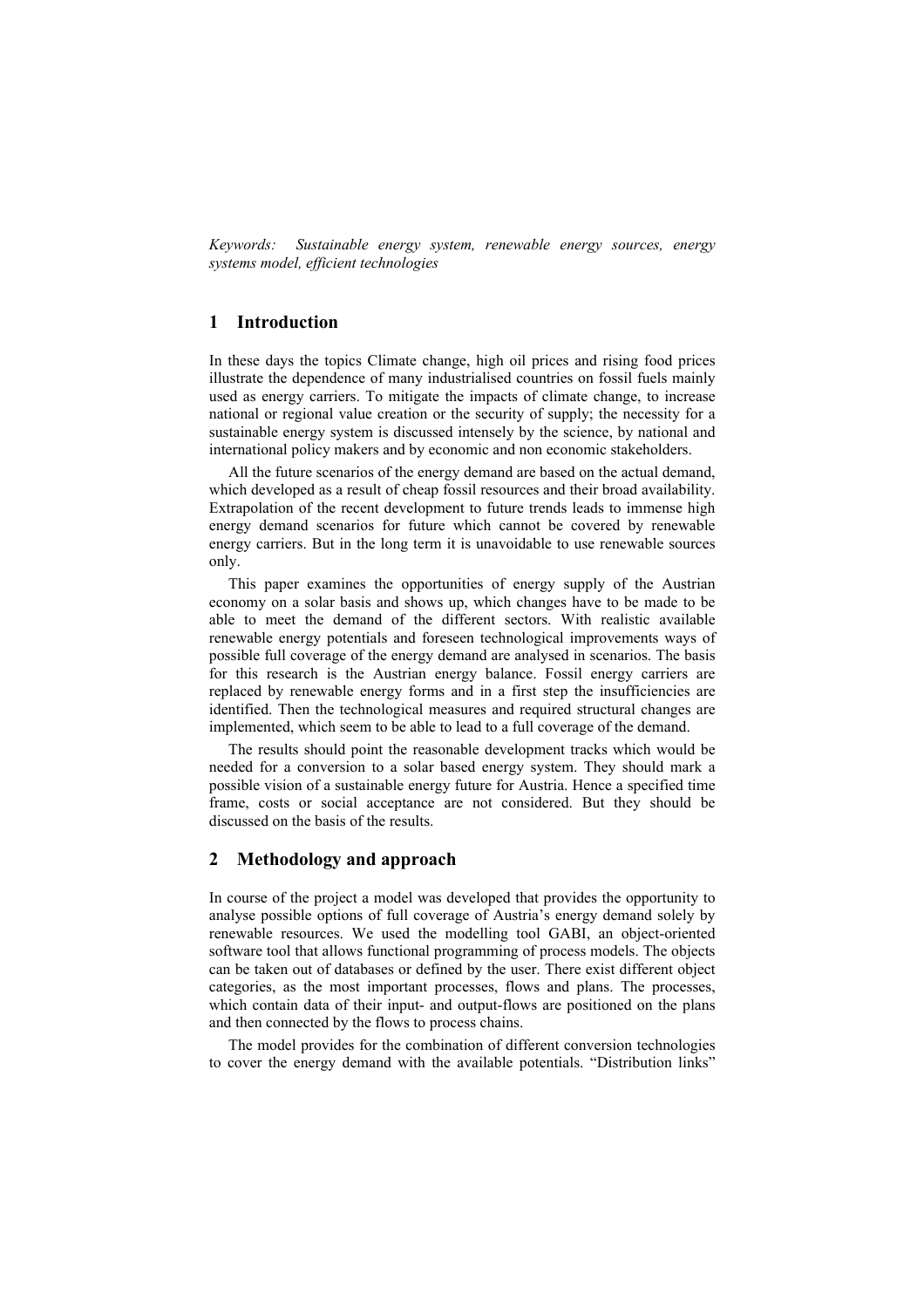allow to reduce or enforce the use of certain technologies and to simulate the effects on the economy wide energy system. In sensitivity analyses the importance of the different "setscrews" then can be proved.

 The basis of the modelling is the Austrian Energy Flow Diagram shown in figure 1 in a simplified version. Based on the energy demand in its qualities and quantities the energy supply chains that connect the demand with the required resources are visualised. The intermediate conversion technologies are combined to fundamental blocks. The flows on the left side of these technology blocks represent the transformed energy carriers. The outgoing flows indicate the amount of useful energy. The energy loss of the conversion technologies are not visualised to increase the clarity of the figure. They are visible from the difference between the in- and outputs. The resulting figure gives an overview of the Austrian energy conversion system, its connecting flows, the conversion efficiencies and the amounts and qualities of the energy demand.



Figure 1: Austrian Energy Flow Diagram 2005 (simplified)

 The now existing energy system is based on the use of mainly fossil resources. Mobility, space heating and process heat dominate the demand. For the electricity supply hydropower is yet the most important technology. The biggest losses occur in mobility followed by space heating.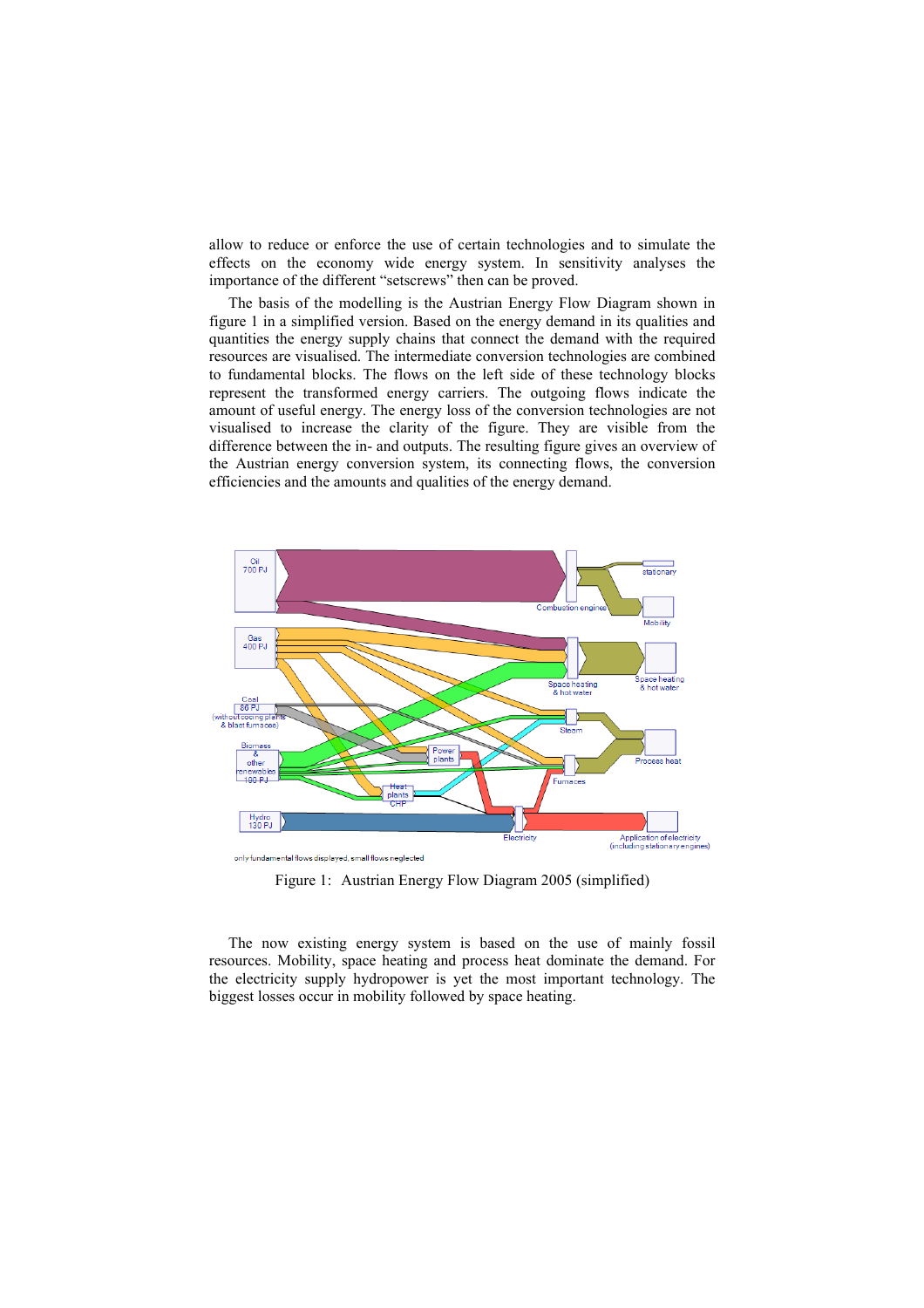#### **3 Renewable energy potentials**

Biomass for energetic and non-energetic use is obtained by agriculture and by forestry. Agricultural area can be divided into grassland, which is mainly used to provide animal feed, and cropland, used to cultivate plants for food, animal feed and products. Assuming the same amount of non-energy carriers produced in Austria as in 2005, only about 7 PJ of first generation biofuels seem achievable on the cropland, due to small area potentials available. Forcing biological agriculture on the grassland would make it possible to use more areas in the mountains for raising animals. The grassland and the dung of animals in lower regions can then be used to provide biogas purified to natural gas quality of about 80 PJ yearly.

 This potential calculation is based on specialised agricultural systems. Using integrated biorefinery systems a potential of about 180 PJ yearly seems achievable without any negative implication on the production of food and feed according to Amon [1].

 The forest and the landscape conservation are the main sources of wooden biomass. From these sources different qualities of wood can be achieved. While the landscape conservation brings mostly wood for energetic use, the forest provides raw materials for the wood processing and the paper industry. In these days about 25 % of the required wood in Austria has to be imported. For the modelling of the wooden biomass potential the imports and exports of wooden raw materials and wood products are not considered. Nowadays about 60 % of the growth of the Austrian forest is used. This amount is raised to 85 % in this study. Assuming the same production characteristic for the wood processing and the paper industries as in 2005 a potential of 98 PJ of wooden biomass for energetic use is achieved, containing firewood and waste of the wood processing industry. Reusing 60 % of the resulting wood products after their lifetime and using the resulting black liquor of the pulp process energetically can then account for about 44 PJ yearly. This brings a potential of 142 PJ of wood based energy carriers yearly.

 The potential of electricity gained by photovoltaic (PV) depends on the technology used, the respective solar radiation and the total area of installations. High potentials of PV without any further use of landscape are foreseen for building integrated solutions. Therefore in the model the area of roofs on buildings is the major basis for calculating the potential of PV. The buildings are modelled on the demand side for calculating the amount of space heat demand. The energetically usable roof area on these buildings is assessed and dedicated to PV (about 60 %) and to solar heat (about 40 %). Using 75 % of the available roof area and calculating 316 kWh/m<sup>2\*</sup>a as possible specific yield foreseen for PV the next decades in Austria leads to 70 PJ electricity yearly. Furthermore PV on facades and PV plants, that follow the sun automatically are considered, but provide smaller electricity potentials due to low specific yields or few dedicated area. Altogether an electricity potential of 94 PJ yearly out of PV is calculated.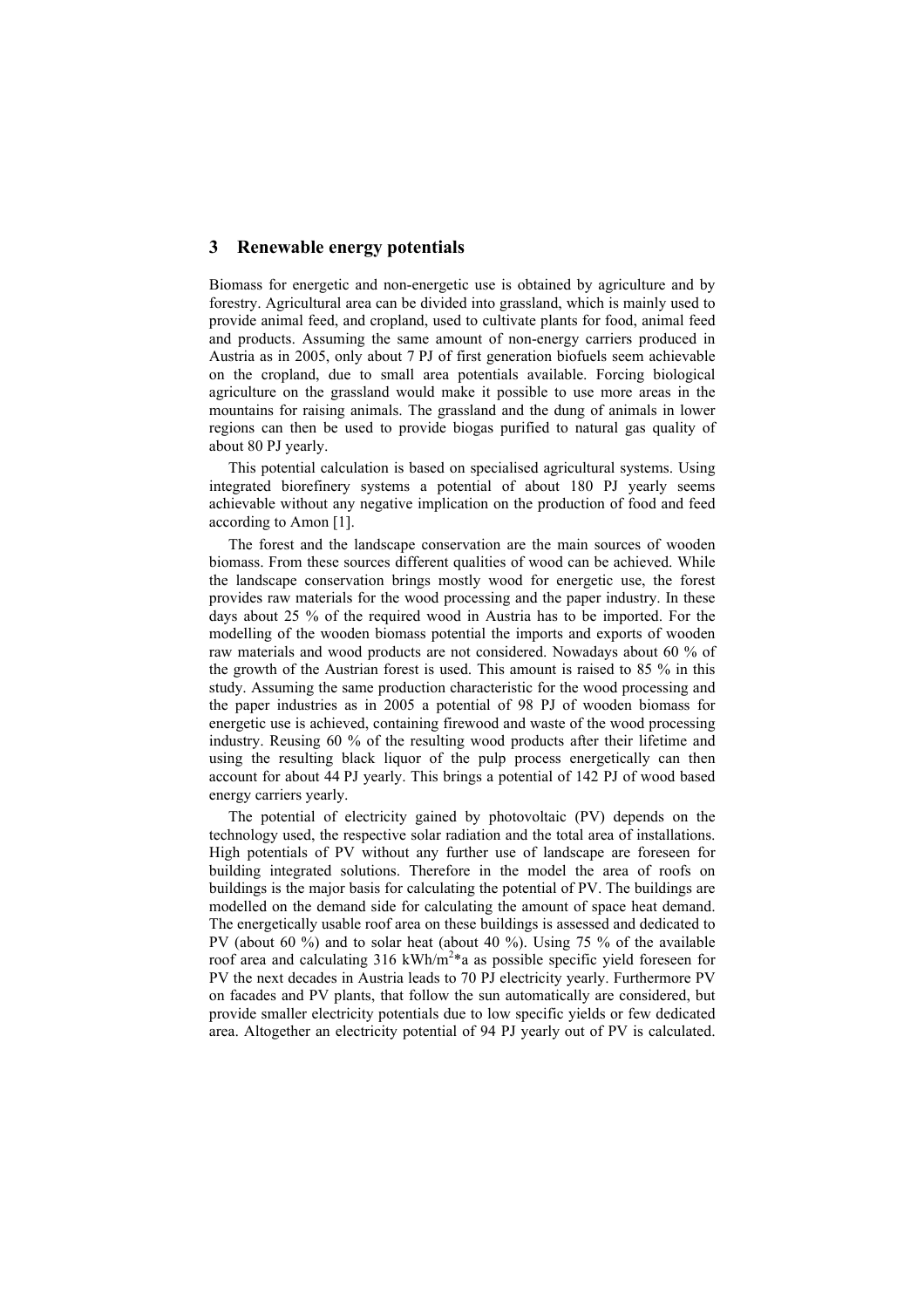Using also surfaces on other constructions would lead to an even higher potential.

 Solar heat for providing space heat is calculated via the area on roofs available, as mentioned above. A specific yield of 400 kWh/m<sup>2 $*$ </sup>a for flat plate collectors and using about 40 % of the available area potential leads to about 60 PJ space heat yearly. Solar heat to provide process steam can be used wherever temperatures below 200 °C are required. In Austria this is about 25 PJ yearly [2].

 The potential of hydropower is based on the technical economical potential of 56.100 GWh/a (200 PJ) indicated in different studies, i.e. Pöyry [3]. The framework directive in the field of water policy of the European Parliament has not been considered in any of the potential studies. Therefore the potential for this study is reduced to 150 PJ per year.

 A study on the electricity potential using wind power in Austria in the year 2020 by Hantsch [4] resulted in 26 PJ yearly. The study calculates an amount of about 1.000 possible plants. Assuming, that 1.300 plants are possible in Austria and a mid to long-term average plant power of 6 MW leads to a potential of 59 PJ yearly.

 Due to the limited potentials of renewable energy carriers the main issue of the transformation into a solar-based energy system is to use the existing potentials as efficient as possible. The priorities in this context examined in this study are the following: solar heat for space heating and hot water and in industry wherever possible. Wooden biomass should primarily be used in combined heat and power (CHP) plants to provide process heat or in industrial furnaces wherever possible.

 A compilation of the respective potentials in Austria is shown in the following figure 2. The fossil energy carriers are removed and hence the supply side includes only renewable energies.

 The size of the flows account for the amounts of energy potentials calculated. In the case of biogas and PV the squares and the flows arising from it have different sizes. In these areas it seems possible to further increase the potentials as described.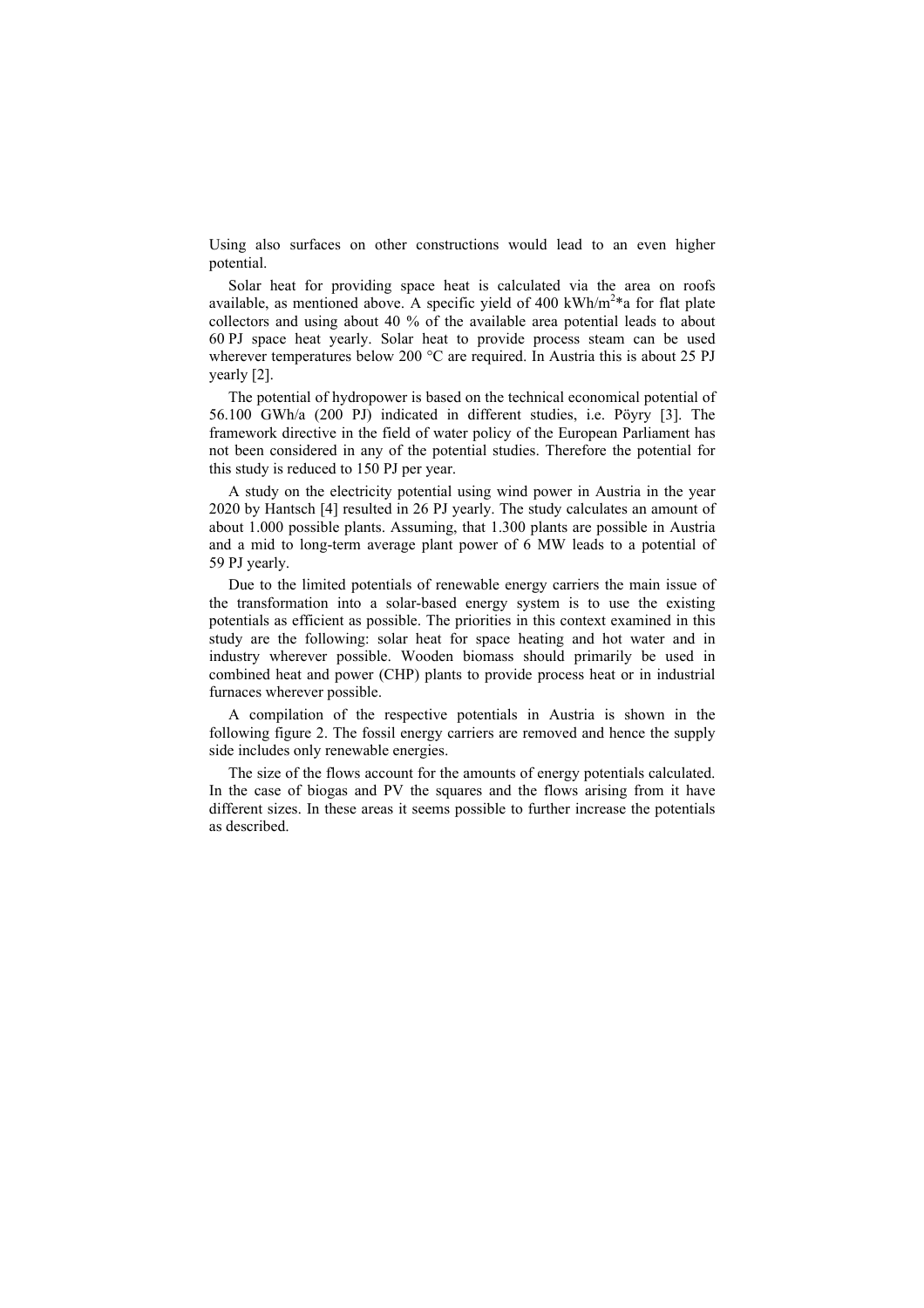

Figure 2: Solar and biogenic potentials

 A shortage of energy is clearly visible above all in the mobility and space heating areas. The potentials of biogas and liquid biofuels are not sufficient to cover the existing demand of the corresponding fossil energy carriers. Even dedicating all biogenic fuel potentials to the transport sector would not solve the problem.

 Also in the area of space heating and warm water only by solar heat it is not possible to cover the existing demand. The forestal biomass, which is actually an energy carrier for space heating, is assigned to provide process heat, because there are little alternatives in industry imaginable. This way the process steam demand can be covered. The technical feasibility of using biomass in industrial furnaces has to be further analysed. In cases where this is not possible a substitution of electricity for fossil energy carriers represents a technical solution as this is already realised in parts of the metalworking or glass industry.

 The electricity demand of stationary drives, of electrochemistry, of the households and for computing and illumination is combined in "application of electricity", due to the exclusive use of this energy carrier. The potentials of electricity out of renewable sources are much higher than required for these applications, which allows to supply also parts of the industrial furnaces and other areas of demand for electricity.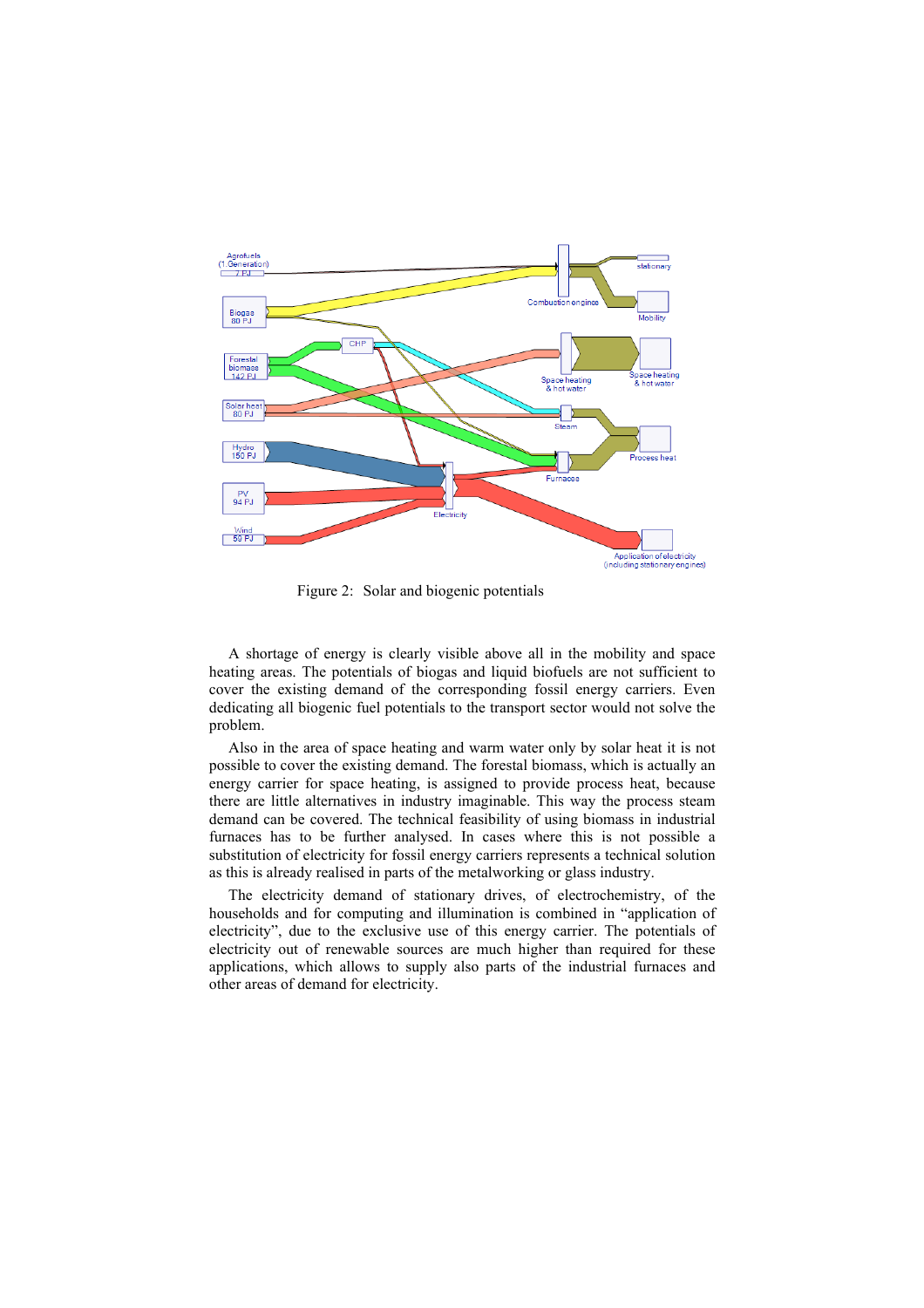## **4 Changes in the means of transport**

As shown it is not possible to cover the existing energy demand for transportation just by a substitution of biofuels for fossil energy carriers. Hence it is necessary to work out realistic possibilities of structural changes that can lead to a full coverage in this area.

 Electric drives offer much higher conversion efficiencies than combustion engines. Thus combustion engines should be substituted wherever possible: local traffic up to 50 kilometres is realised in this study by electrically driven bicycles, scooters and cars. Public transport of short distances is realised by subway, tramway and electrically driven buses. Distances below two kilometres are realised mostly by foot or by bike. Distances over 50 kilometres are realised by railway and private transport with biofuels and biogas. The individual long distance traffic is partly shifted to the railway. For the rest a supply with biogas and biofuels is assumed. Transportation of cargo is mostly shifted to railway. The rest as well as short distance distribution of cargo is covered by biogas and biofuels.

 These changes have great impacts on the demand structures. The energy demand for local traffic is reduced drastically through the much better conversion efficiencies of electric drives. Long distance traffic overall the cargo transportation by train reduces the energy demand extraordinary and can then be covered by the potentials of electricity.



Figure 3: Changes in the means of transport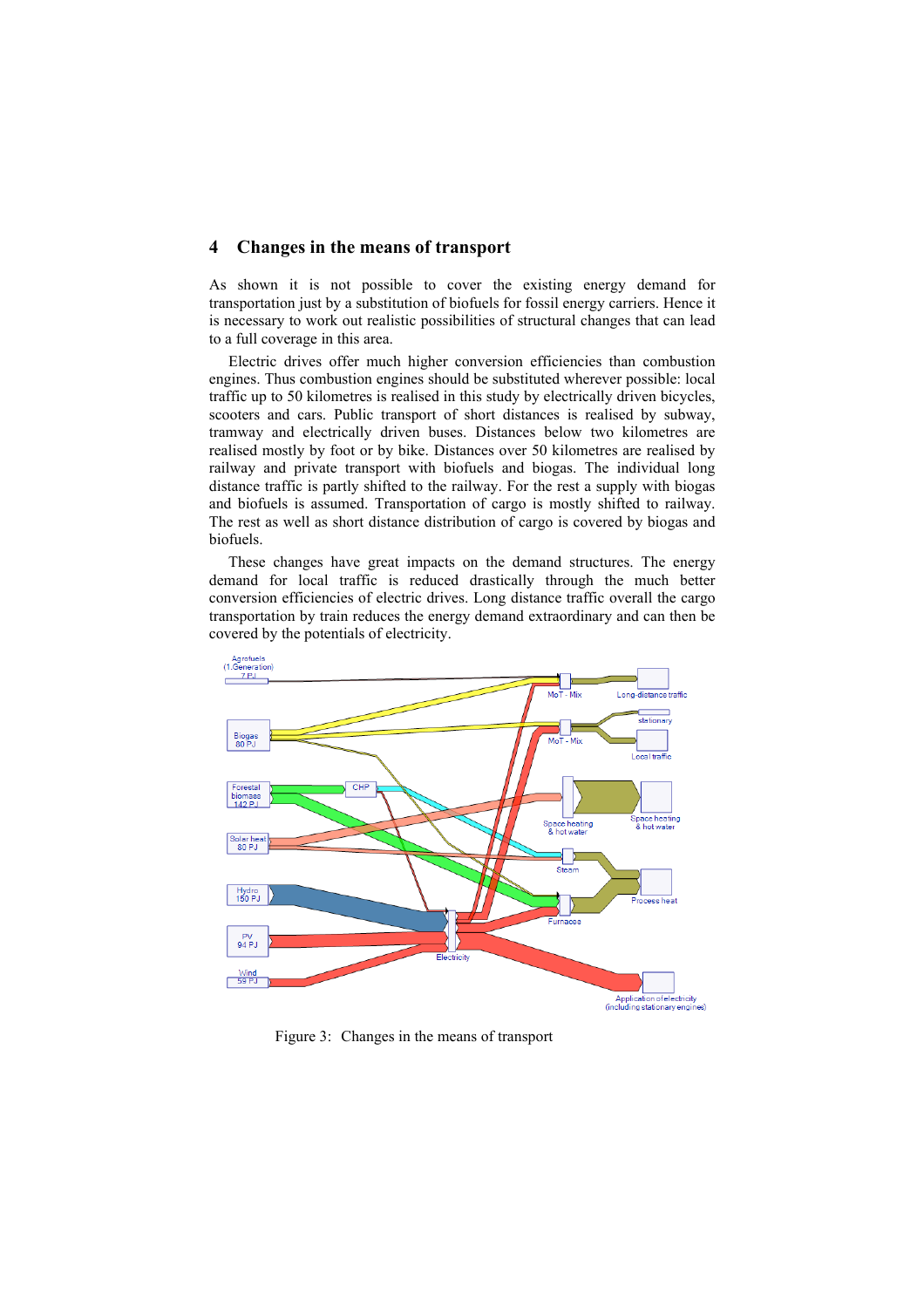## **5 Changes in the space heating demand structure**

In Austria the average heat demand of the existing residential buildings is 140 kWh/m<sup>2</sup>a [5]. Considering the technological construction possibilities a significant reduction of the heat demand is possible. For the study we applied an average heat demand of about 50 kWh/ $m<sup>2</sup>a$  over all buildings (including non residential).

 Covering the resulting demand would be possible with the following technological opportunities: In rural areas solar heat and heat pumps are used for space heating and hot water supply (low temperature heating). In urban regions the main part of the supply is realised via district heating including industrial waste heat.



Figure 4: Full coverage by changed demand structures

## **6 Results**

As a major pillar for a solar based energy system for Austria electricity has to become the basic energy carrier. The biggest potentials mainly in decentralised technologies would need a significant change of the power grid management. The major power supply would then come from decentralised small scale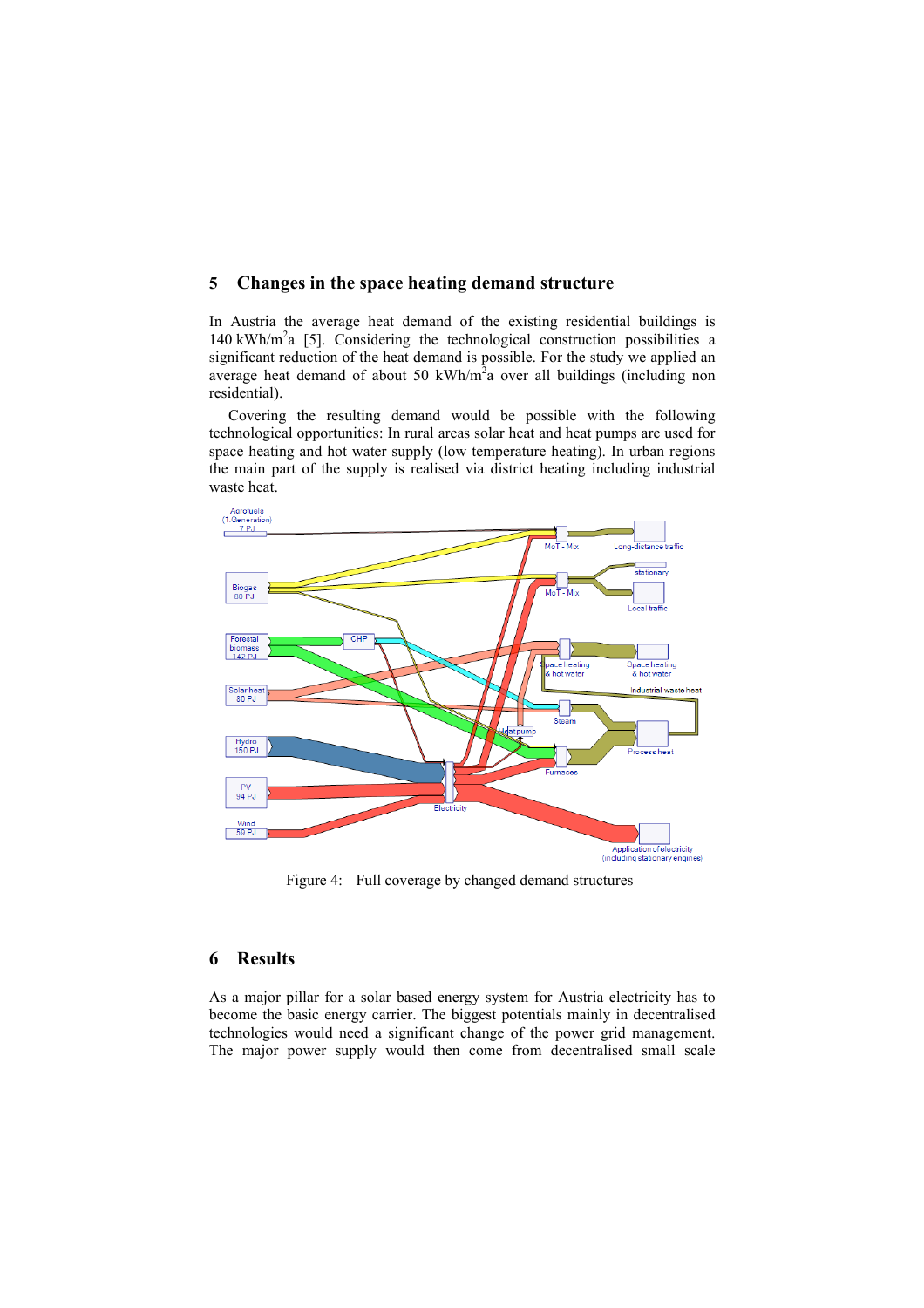suppliers, the existing companies of the energy sector should then concentrate mainly on grid management, to compensate differences between supply and demand, instead of electricity supply with power stations.

 Covering the energy demand in industry seems possible with the potentials of forestal biomass and by substituting fossil based melter furnaces by electric furnaces. The technological feasibility of this substitution has to be further analysed. Solar heat applications in industry should be pursued wherever possible.

 The introduction of high construction standards will lead to a reduction of heat losses in buildings drastically. The resulting demand then can be covered by low temperature heating systems. In rural areas the potentials of solar heat and heat pumps allow full coverage with these technologies. In urban agglomerations district heating using preferably industrial waste heat and additionally solar heat and heat pumps can satisfy the demand.

 In transport combustion engines are the dominating technology nowadays. The low efficiency of these engines leads to a high energy demand of mainly fossil fuels. Introducing electric drives and providing varying transport technologies for different distances allows a full coverage in transportation. Local traffic with mainly electric drives would allow covering the demand out of local supply. Long distance traffic has to shift partly to the railway. Parts of it can be covered by the potentials of biogas and liquid biofuels. Long distance cargo transportation has to shift significantly to the railway to make full coverage in transportation possible.

 The displayed opportunities of a full coverage of the Austrian energy demand out of renewable sources should characterise the reasonable development paths obeying the realistic renewable potentials. They should mark a possible vision of a sustainable energy future for Austria without considerations on how the shift could be implemented.

#### **Framework**

The work was conducted in course of the project "ZEFÖ", funded by the Austrian Climate Fund and coordinated by UMWELT MANAGEMENT AUSTRIA

#### **References**

- [1] Amon, T. et al, *Integrierte Systeme Sieben Fragen und Antworten zur Nutzung von Bioenergie*, Wissenschaft & Umwelt Interdisziplinär 11: Wien, S. 162-171, 2008
- [2] Haas, R. et al, *Wärme und Kälte aus Erneuerbaren 2030*, Dachverband Energie-Klima: Wien, S. 67, 2007